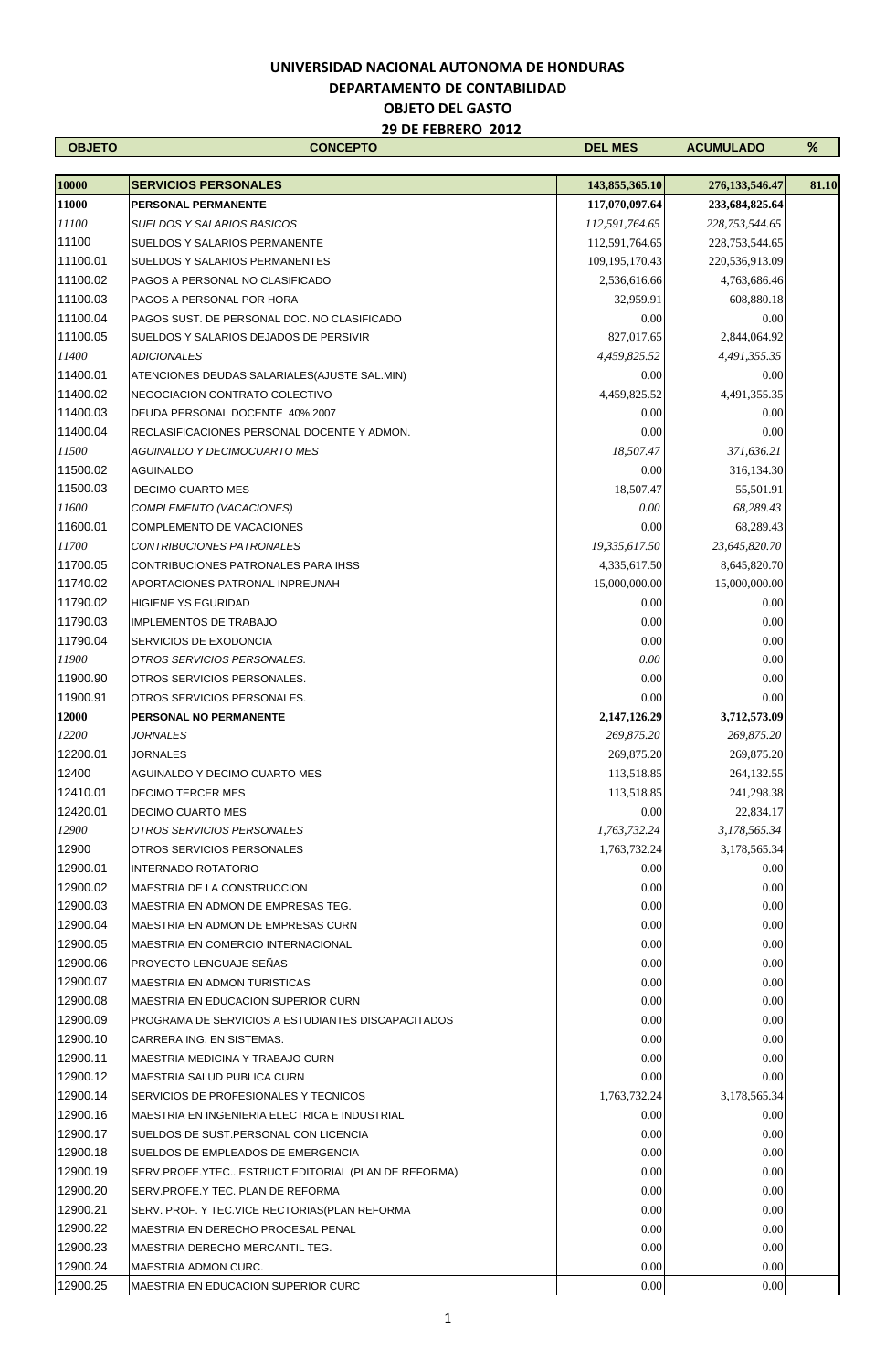## **UNIVERSIDAD NACIONAL AUTONOMA DE HONDURAS**

# **DEPARTAMENTO DE CONTABILIDAD**

#### **OBJETO DEL GASTO 29 DE FEBRERO 2012**

| <b>OBJETO</b>  | ZY DE FEBREKU ZUIZ<br><b>CONCEPTO</b>                 | <b>DEL MES</b>               | <b>ACUMULADO</b>              | $\%$ |
|----------------|-------------------------------------------------------|------------------------------|-------------------------------|------|
|                |                                                       |                              |                               |      |
| 12900.26       | SUELDOS DE SUST, PERSONAL CON INCAPACIDAD             | 0.00                         | 0.00                          |      |
| 12900.27       | MAESTRIA DERECHO MERCANTIL CURN                       | 0.00                         | 0.00                          |      |
| 12900.31       | SERVICOS TECNICOS SISTEMA DE ADMICION                 | 0.00                         | 0.00                          |      |
| 14000          | <b>RETRIBUCIONES EXTRAORDINARIAS</b>                  | 0.00                         | 26,722.27                     |      |
| 14100          | <b>HORAS EXTRAORIDINARIAS</b>                         | 0.00                         | 26,722.27                     |      |
| 14100          | RETRIBUCIONES EXTRAORDINARIAS                         | 0.00                         | 26,722.27                     |      |
| 14100.01       | <b>HORAS EXTRAORDINARIAS</b>                          | 0.00                         | 26,722.27                     |      |
| 15000          | <b>ASISTENCIA SOCIAL AL PERSONAL</b>                  | 377,633.87                   | 1,339,945.00                  |      |
| 15100          | <b>ASISTENCIAS SOCIALES VARIAS</b>                    | 377,633.87                   | 1,339,945.00                  |      |
| 15100          | ASISTENCIA SOCIAL VARIAS                              | 377,633.87                   | 1,339,945.00                  |      |
| 15100.01       | ASISTENCIA SOCIAL VARIAS                              | 377,633.87                   | 1,339,945.00                  |      |
| 15900          | OTROS ASISTENCIAS SOCIALES AL PERSONAL                | 0.00                         | 0.00                          |      |
| 15900.01       | AÑO SABATICO                                          | 0.00                         | 0.00                          |      |
| 15900.02       | COMPENSACION EXTRAORDINARIA TERCER PERIODO INTENSIVO  | 0.00                         | 0.00                          |      |
| 15900.03       | CURSOS INTERSEMESTRALES (MEDICINA)                    | 0.00                         | 0.00                          |      |
| 16000          | <b>BENEFICIOS Y COMPENSACIONES</b>                    | 4,924,889.80                 | 13,723,659.77                 |      |
| 16000          | <b>BENEFICIOS Y COMPENSACIONES</b>                    | 0.00                         | 0.00                          |      |
| 16000.01       | INDEMNIZACIONES POR CAUSA DE MUERTE                   | 0.00                         | 0.00                          |      |
| 16000.02       | <b>PRESTAMOS CLAUSULA 117 Y 121</b>                   | 0.00                         | 0.00                          |      |
| 16100          | PRESTACIONES LABORALES                                | 4,924,889.80                 | 13,723,659.77                 |      |
| 16100.01       | <b>PRESTACIONES LABORALES.</b>                        | 4,924,889.80                 | 12,819,243.43                 |      |
| 16100.02       | <b>DEMANDAS JUDICIALES</b>                            | 0.00                         | 904,416.34                    |      |
|                | <b>SERVICIOS NO PERSONALES</b>                        |                              |                               |      |
| 20000<br>21000 | <b>SERVICIOS BASICOS</b>                              | 9,394,878.01<br>5,361,207.20 | 16,735,662.30<br>7,609,194.29 | 4.92 |
| 21100          | <b>ENERGIA ELECTRICA</b>                              | 5,292,015.64                 | 7,035,242.98                  |      |
| 21100.01       | <b>ENERGIA ELECTRICA</b>                              | 5,292,015.64                 | 7,035,242.98                  |      |
| 21200          | <b>AGUA</b>                                           | 31,186.32                    | 366,204.52                    |      |
| 21200.01       | <b>AGUA</b>                                           | 31,186.32                    | 366,204.52                    |      |
| 21300          | GAS                                                   | 0.00                         | 0.00                          |      |
| 21300.01       | GAS                                                   | 0.00                         | 0.00                          |      |
| 21400          | <b>COMUNICACIONES</b>                                 | 38,005.24                    | 207,746.79                    |      |
| 21400.01       | <b>TELEFONOS</b>                                      | 16,259.08                    | 165,544.95                    |      |
| 21400.02       | <b>CELULAR</b>                                        | 21,746.16                    | 31,510.29                     |      |
| 21400.03       | <b>TELEFAX</b>                                        | 0.00                         | 0.00                          |      |
| 21400.04       | <b>TELEGRAFO PUBLICOS</b>                             | 0.00                         | 0.00                          |      |
| 21400.05       | OTROS SERVICIOS BASICOS N.C.                          | 0.00                         | 5,640.16                      |      |
| 21410.01       | <b>CORREO POSTAL</b>                                  | 0.00                         | 5,051.39                      |      |
| 22000          | <b>ALQUILERES Y DERECHOS</b>                          | 44,275.00                    | 551,043.50                    |      |
| 22100          | ALQUILER DE EDIFICIOS Y LOCALES                       | 0.00                         | 333,018.50                    |      |
| 22100.01       | ALQUILERES DE EDIFICIOS Y LOCALES                     | 0.00                         | 333,018.50                    |      |
| 22200          | ALQUILER DE EQUIPO Y MAQUINARIA                       | 1,575.00                     | 19,225.00                     |      |
| 22200.02       | ALQUILERES DE MAQUINA Y MEDIOS DE TRANSPORTE          | 0.00                         | 9,000.00                      |      |
| 22200.05       | ALQUILER EQUIPO DE COMPUTACION                        | 0.00                         | 0.00                          |      |
| 22200.06       | ALQUILER EQUIPO DE OFICINA Y MUEBLES                  | 0.00                         | 3,000.00                      |      |
| 22200.07       | ALQUILER EQUIPO DE COMUNICACIÓN                       | 1,575.00                     | 7,225.00                      |      |
| 22900          | OTROS ALQUILERES Y DERECHOS                           | 42,700.00                    | 198,800.00                    |      |
| 22900          | <b>OTROS ALQUILERES</b>                               | 42,700.00                    | 198,800.00                    |      |
| 22900.01       | OTROS ALQUILERES Y DERECHOS                           | 42,700.00                    | 198,800.00                    |      |
| 23000          | <b>MANTENIMIENTO, REPARACION Y LIMPIEZA</b>           | 629,810.19                   | 1,090,365.47                  |      |
| 23100          | MANTENIMIENTO Y REPARACION DE EDIFICIOS Y VIVIENDAS   | 489,721.02                   | 793,622.15                    |      |
| 23100          | MANTENIMIENTO YREPARACION DE EDIFICIOS Y LOCALES      | 489,721.02                   | 793,622.15                    |      |
| 23100.01       | MANTENIMIENTO Y REPARACION DE EDIFIC.Y LOCALES.       | 489,721.02                   | 793,622.15                    |      |
| 23200          | MANTENIMIENTO Y REPARAC. DE EQUIPO DE CONSTRUC.       | 4,525.73                     | 7,766.19                      |      |
| 23200.01       | MANTENIMIENTO Y REPARACION DE EQUIPO DE CONSTRUCCION  | 4,525.73                     | 7,766.19                      |      |
| 23300          | <b>MANTENIMIENTO Y REPARACION MAQUINARIA Y EQUIPO</b> | 51,068.57                    | 124,792.26                    |      |
| 23300          | <b>MANTENIMIENTO Y REPARACION DE OTROS EQUIPOS</b>    | 51,068.57                    | 124,792.26                    |      |
| 23300.03       | MANTEN. Y REPARACION EQUIPO SANITARIO EDUC.           | 896.00                       | 896.00                        |      |
| 23300.05       | MANTEN. Y REPARACION EQUIPO DE COMPUTACION            | 0.00                         | 6,279.99                      |      |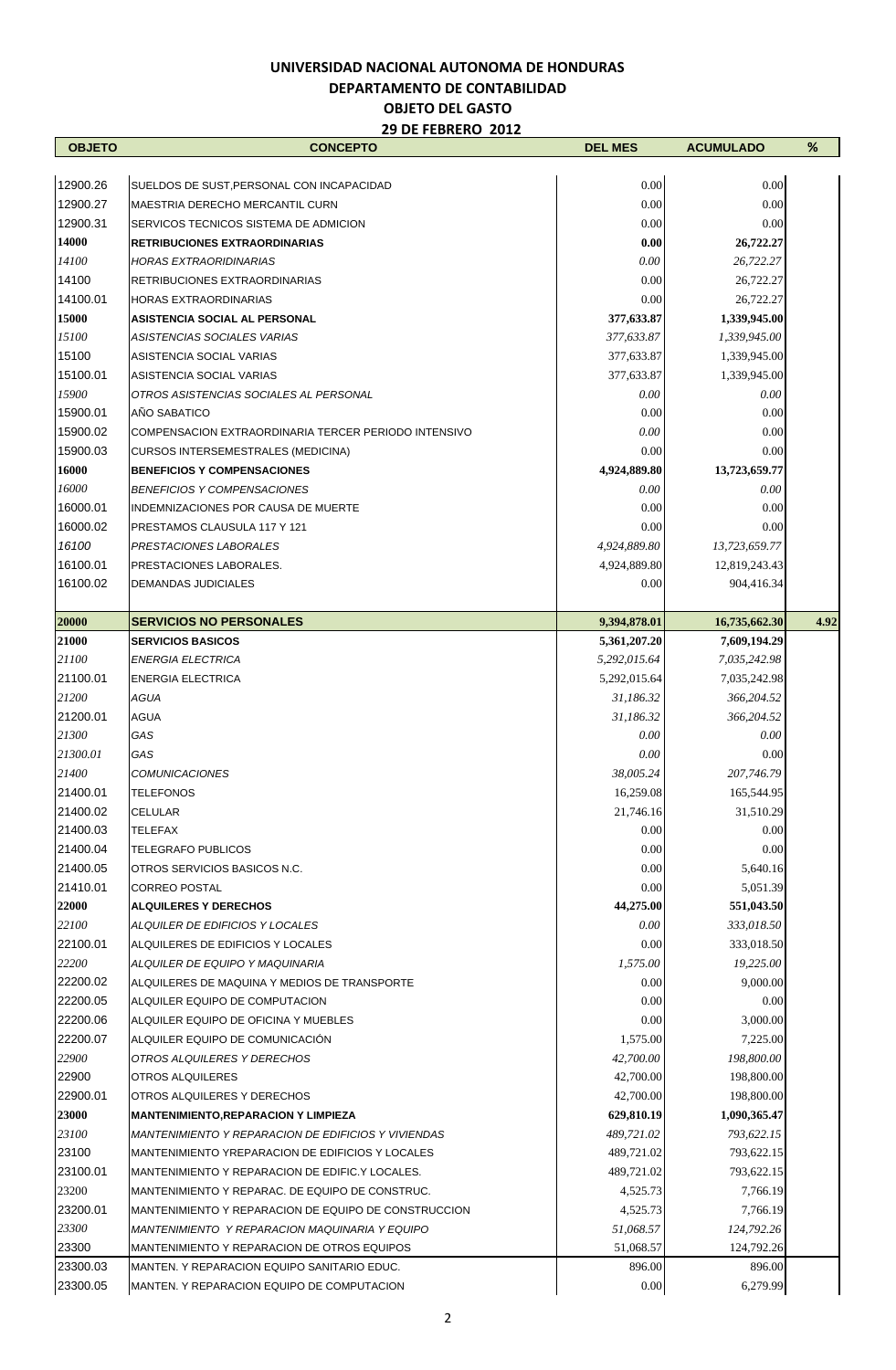| <b>OBJETO</b> | <b>CONCEPTO</b>                                           | <b>DEL MES</b> | <b>ACUMULADO</b> | % |
|---------------|-----------------------------------------------------------|----------------|------------------|---|
|               |                                                           |                |                  |   |
| 23300.09      | MANTENIMIENTO Y REPARACION DE OTROS EQUIPOS               | 50,172.57      | 117,616.27       |   |
| 23400         | OTROS MANTENIMIENTOS YREPARACIONES                        | 84,144.87      | 110,494.87       |   |
| 23400         | MANTENIMIENTO Y REP.EQUIPOS VARIOS                        | 84,144.87      | 110,494.87       |   |
| 23400.01      | MANT Y REPARACION DE EQUIPO VARIOS                        | 84,144.87      | 110,494.87       |   |
| 23500         | LIMPIEZA, ASEO Y FUMIGACION                               | 350.00         | 53,690.00        |   |
| 23500.01      | LIMPIEZA ASEO Y FUMIGACION                                | 350.00         | 53,690.00        |   |
| 24000         | <b>SERVICIOS PROFESIONALES</b>                            | 16,612.00      | 671,763.72       |   |
| 24200         | ESTUDIOS INVEST.ANALISIS DE FACTIBILIDAD.                 | 16.612.00      | 362,869.01       |   |
| 24200         | ESTUDIOS INVESTIACION Y ANALISIS DE FACTILIDAD            | 0.00           | 140,861.48       |   |
| 24200.01      | ESTUDIOS INVESTISTACIÓN Y ANALISIS DE FACTIBILIDAD        | 0.00           | 140,861.48       |   |
| 24300         | SERVICIOS TECNICOS Y PROFESIONALES JURIDICOS              | 0.00           | 0.00             |   |
| 24300         | <b>SERVICIOS JURIDICOS</b>                                | 0.00           | 0.00             |   |
| 24300.01      | SERVICIOS TEC. Y PROF. JURIDICIOS                         | 0.00           | 0.00             |   |
| 24500         | SERVICIOS TECNICOS Y PROFESIONALES DE CAPAC.              | 16,612.00      | 222,007.53       |   |
| 24500         | SERVICIOS DE CAPACITACION                                 | 16,612.00      | 222,007.53       |   |
| 24500.01      | SERVICIOS TECNICOS Y PROFE. DE CAPACITACION.              | 16,612.00      | 222,007.53       |   |
| 24600         | SERVICIOS TECN.Y PROFES. DE INFORM. Y SISTEMAS DE         | 0.00           | 0.00             |   |
| 24600         | SERVICIOS DE INFORMATICA Y SISTEMA DE COMPUTAIRZADOS      | 0.00           | 0.00             |   |
| 24600.01      | SERVICIOS DE INFORMATICA Y SISTEMA COMPUTARIZADAS         | 0.00           | 0.00             |   |
| 24900         | OTROS SERVICIOS TECNICOS Y PROFESIONALES N.C.             | 0.00           | 308,894.71       |   |
| 24900         | OTROS SERVICIOS TECNICOS Y PROFESIONALES.                 | 0.00           | 308,894.71       |   |
| 24900.01      | OTROS SERVICIOS TECNICOS Y PROFESIONALIZADOS              | 0.00           | 308,894.71       |   |
| 24900.02      | OTROS SERVICIOS NO PERSONALES                             | 0.00           | 0.00             |   |
| 24900.03      | OTROS SERV. TEC. Y PROF. REST. REGISTRO (PLAN DE REFORMA) | 0.00           | 0.00             |   |
| 24900.04      | OTROS SERV. VICE RECTORIAS (PLAN DE REFORMA)              | 0.00           | 0.00             |   |
| 24900.05      | PLAN MAESTRO. DE DES. INFRAESTRUCTURA FISICA              | 0.00           | 0.00             |   |
| 24900.06      | AUTOEVALUACION Y EVALUACION DE LAS CARRERAS               | 0.00           | 0.00             |   |
| 24900.07      | <b>INVESTIGACION CIENTIFICA</b>                           | 0.00           | 0.00             |   |
| 24900.08      | VINCULACION UNIVERSIDAD SOCIEDAD                          | 0.00           | 0.00             |   |
| 24900.09      | DESARROLLO DOCENTE                                        | 0.00           | 0.00             |   |
| 24900.10      | <b>EDUCACION SUPERIOR</b>                                 | 0.00           | 0.00             |   |
| 24900.11      | DESARROLLO CENTROS REGIONALES                             | 0.00           | 0.00             |   |
| 24900.12      | DESARROLLO CULTURALES                                     | $0.00\,$       | $0.00\,$         |   |
| 24900.13      | <b>ESTRUCTURA UNIVERSITARIA</b>                           | 0.00           | 0.00             |   |
| 24900.14      | <b>DESARROLLO CURRICULAR</b>                              | 0.00           | 0.00             |   |
| 24900.15      | REORGANIZACION SUED                                       | 0.00           | 0.00             |   |
| 24900.16      | <b>DESARROLLO ESTUDIANTIL</b>                             | 0.00           | 0.00             |   |
| 24900.17      | <b>FINANCIAMIENTO Y PRESUPUESTO</b>                       | 0.00           | 0.00             |   |
| 24900.18      | <b>DESARROLLO DE LAS TICS</b>                             | 0.00           | 0.00             |   |
| 24900.19      | FORTALECIMIENTO CARRERA DOCENTE                           | 0.00           | 0.00             |   |
| 24900.20      | SISTEMAS DE ESTUDIOS DE POST-GRADOS                       | 0.00           | 0.00             |   |
| 24900.21      | SISTEMAS DE ADMISION                                      | 0.00           | 0.00             |   |
| 24900.22      | ESTUDIOS DE OFERTA Y DEMANDA EDUCATIVA                    | 0.00           | 0.00             |   |
| 24900.23      | SOCIACILIZACION NORMATIVA LEGAL                           | 0.00           | 0.00             |   |
| 24900.24      | INSTITUTO DE INVEST.EDUCATIVA                             | 0.00           | 0.00             |   |
| 24900.25      | FORTALECIMIENTO EDIT.UNIVERSITARIA                        | 0.00           | 0.00             |   |
| 24900.26      | SISTEMAS DE EDUCACION GERENCIAL.                          | 0.00           | 0.00             |   |
| 24900.27      | FORTALECIMIENTO DE ORG.ESTUDIANTIL                        | 0.00           | 0.00             |   |
| 24900.28      | FOTALECIMIENTO DE VENTA DE SERVICIOS                      | 0.00           | 0.00             |   |
| 24900.29      | FORTALECIMIENTO SIST.BIBLIOTECARIO                        | 0.00           | 0.00             |   |
| 25000         | <b>SERVICIOS COMERCIALES Y FINANCIEROS</b>                | 1,269,931.04   | 1,994,596.86     |   |
| 25100         | <b>SERVICIOS DE TRANSPORTE</b>                            | 318,683.58     | 493,235.48       |   |
| 25100.01      | SERVICIOS DE TRANSPORTE                                   | 274,199.58     | 363,858.99       |   |
| 25100.02      | SERVICIO DE TRANSPORTE EVENTUALES                         | 44,484.00      | 129,376.49       |   |
| 25200         | SERVICIOS DE ALMACENAMIENTO                               | 0.00           | 0.00             |   |
| 25200.01      | SERVICIOS DE ALMACENAMIENTO                               | 0.00           | 0.00             |   |
| 25300         | IMPRENTA, PUBLIC. Y REPRODUC.                             | 119,073.34     | 398,302.57       |   |
| 25300.01      | <b>IMPRENTA PUBLIC.Y REPRODUCCION</b>                     | 119,073.34     | 398,302.57       |   |
| 25400         | PRIMAS Y GASTOS DE SEGUROS                                | 0.00           | 1,902.74         |   |
|               |                                                           |                |                  |   |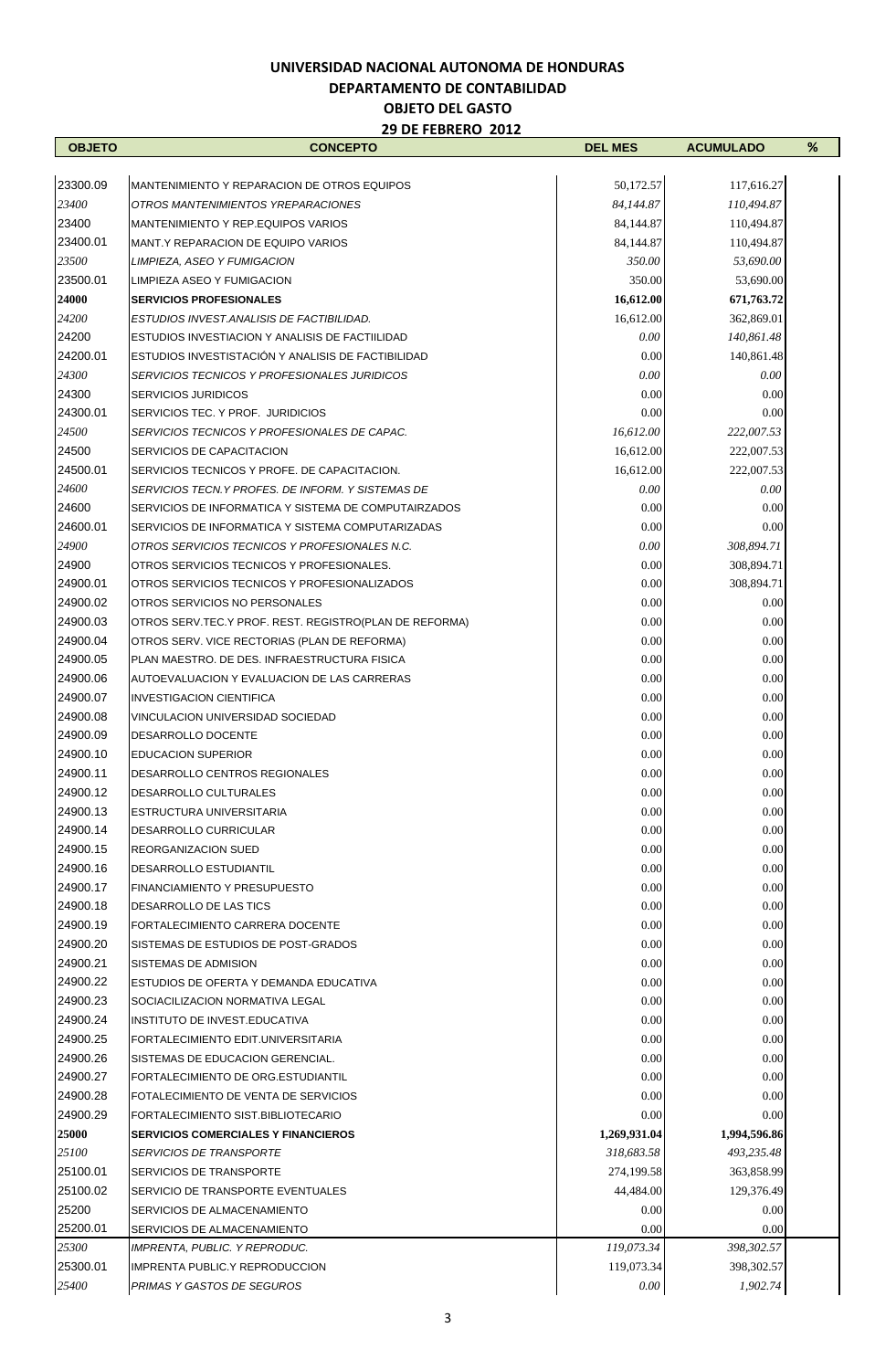| <b>OBJETO</b>        | <b>CONCEPTO</b>                                                                  | <b>DEL MES</b>          | <b>ACUMULADO</b>        | %    |
|----------------------|----------------------------------------------------------------------------------|-------------------------|-------------------------|------|
|                      |                                                                                  |                         |                         |      |
| 25400.01             | <b>PRIMAS Y GASTOS DE SEGUROS</b>                                                | 0.00                    | 1,902.74                |      |
| 25500                | <b>COMISION Y GASTOS BANCARIOS</b><br><b>COMISION Y GASTOS BANCARIOS</b>         | $0.00\,$                | 1,084.00                |      |
| 25500.01<br>25600    | PUBLICIDAD Y PROPAGANDA                                                          | 0.00<br>365,129.42      | 1,084.00<br>527,956.34  |      |
| 25600.01             | PUBLICIDAD Y PROPAGANDA                                                          | 365,129.42              | 527,956.34              |      |
| 25700                | <i>SERVICIOS DE INTERNET</i>                                                     | 0.00                    | 2,348.29                |      |
| 25700.01             | <b>SERVICIOS DE INTERNET</b>                                                     | 0.00                    | 2,348.29                |      |
| 25900                | OTROS SERVICIOS COMERCIALES Y FINANCIEROS N.C.                                   | 467,044.70              | 569,767.44              |      |
| 25900                | OTROS SERVICIOS COMERCIALES Y FINANCIEROS                                        | 467,044.70              | 569,767.44              |      |
| 25900.01             | OTROS SERVICIOS COMERCIALES Y FINANCIEROS N.C.                                   | 467,044.70              | 569,767.44              |      |
| 26000                | PASAJES, VIATICOS Y OTROS GASTOS DE VIAJE                                        | 2,062,898.37            | 3,011,164.30            |      |
| 26100                | PASAJES                                                                          | 329,264.77              | 483,878.65              |      |
| 26100.01             | <b>PASAJES NACIONALES</b>                                                        | 51,289.64               | 76,680.64               |      |
| 26100.02             | PASAJES AL EXTERIOR                                                              | 277,975.13              | 407,198.01              |      |
| 26100.04             | OTROS GASTOS DE PASAJE                                                           | 0.00                    | 0.00                    |      |
| 26200                | <b>VIATICOS</b>                                                                  | 1,733,633.60            | 2,527,285.65            |      |
| 26200.01             | VIATICOS NACIONALES Y OTROS GASTOS DE VIAJE                                      | 1,713,633.60            | 2,496,540.24            |      |
| 26200.02             | VIATICOS AL EXTERIOR Y OTROS GASTOS DE VIAJE                                     | 20,000.00               | 30,745.41               |      |
| 26200.03             | TRANSPORTE Y OTROS GASTOS DE VIAJE                                               | 0.00                    | 0.00                    |      |
| 27000                | <b>MULTAS Y RECARGOS Y GASTOS JUDICIALES</b>                                     | 0.00                    | 1,265.00                |      |
| 27200                | <b>DERECHOS Y TASAS</b>                                                          | 0.00                    | 0.00                    |      |
| 27200.01             | <b>DERECHOS Y TASAS</b>                                                          | 0.00                    | 0.00                    |      |
| 27300                | <b>MULTAS Y RECARGOS</b>                                                         | 0.00                    | 1,265.00                |      |
| 27300.01             | <b>MULTAS Y RECARGOS</b>                                                         | 0.00                    | 1,265.00                |      |
| 27400                | <b>CANONES Y REGALIAS</b>                                                        | 0.00                    | 0.00                    |      |
| 27400.01             | <b>CANONES Y REGALIAS</b>                                                        | 0.00                    | 0.00                    |      |
| 27500                | <i><b>GASTOS JUDICIALES</b></i>                                                  | 0.00                    | 0.00                    |      |
| 27500.01             | <b>GASTOS JUDICIALES</b>                                                         | 0.00                    | 0.00                    |      |
| 29000                | <b>OTROS SERVICIOS NO PERSONALES</b>                                             | 10,144.21               | 1,806,269.16            |      |
| 29100                | SERVICIOS DE CEREMONIAL Y PROTOCOLO                                              | 10,144.21               | 45,629.16               |      |
| 29100.01<br>29100.02 | SERVICIOS CEREMONIAS Y PROTOCOLO EDUC.                                           | 10,144.21               | 45,629.16               |      |
| 29100.03             | REUNIONES Y EVENTOS ESPECIALES<br>SERVICIOS DE CEREMONIO Y PROD.DIREC.DOCENCIA   | 0.00<br>0.00            | 0.00<br>0.00            |      |
| 29200                | SERVICIOS DE VIGILANCIA                                                          | 0.00                    | 1,760,640.00            |      |
| 29200.01             | SERVICIOS DE VIGILANCIA                                                          | 0.00                    | 1,760,640.00            |      |
| 29300                | <i>ACTUACIONES DEPORTIVAS</i>                                                    | 0.00                    | 0.00                    |      |
| 29300.01             | <b>ACTUACIONES DEPORTIVAS</b>                                                    | 0.00                    | 0.00                    |      |
| 29400                | ACTUACIONES ARTISTICAS.                                                          | 0.00                    | 0.00                    |      |
| 29400.01             | ACTUACIONES ARTISTICAS                                                           | 0.00                    | 0.00                    |      |
|                      |                                                                                  |                         |                         |      |
| 30000                | <b>MATERIALES Y SUMINISTROS</b>                                                  | 3,275,361.80            | 6,909,752.98            | 2.03 |
| 31000                | PRODUCTOS ALIMENTICIOS AGROPECUARIOS Y FORESTALES                                | 449,098.80              | 1,122,476.13            |      |
| 31100                | ALIMENTOS Y BEBIDAS PARA PERSONAS                                                | 421,239.92              | 1,060,802.25            |      |
| 31100.01             | ALIMENTOS BEBIDAS PARA PERSONAS                                                  | 421,239.92              | 1,060,802.25            |      |
| 31200                | ALIMENTOS PARA ANIMALES                                                          | 0.00                    | 26,933.00               |      |
| 31200.01             | ALIMENTOS PARA ANIMALES                                                          | 0.00                    | 26,933.00               |      |
| 31300                | <b>PRODUCTOS PECUARIOS</b>                                                       | 0.00                    | 0.00                    |      |
| 31300.01             | <b>PRODUCTOS PECUARIOS</b>                                                       | 0.00                    | 0.00                    |      |
| 31400                | PRODUCTOS AGROFORESTALES                                                         | 0.00                    | 0.00                    |      |
| 31400.01             | <b>PRODUCTOS AGROFORESTALES</b>                                                  | 0.00                    | 0.00                    |      |
| 31400.02<br>31500    | OTROS PRODUCTOS ALIMENTICIOS AGROFORESTALES<br>MADERA, CORCHO Y SUS MANUFACTURAS | 0.00<br>27,858.88       | 0.00<br>34,740.88       |      |
| 31500.01             |                                                                                  |                         |                         |      |
| 32000                | <b>MADERA CORCHO Y SUS MANUFACTURAS</b><br><b>TEXTILES Y VESTUARIOS</b>          | 27,858.88<br>242,340.59 | 34,740.88<br>450,325.59 |      |
| 32200                | <b>HILADOS Y TELAS</b>                                                           | 0.00                    | 165,000.00              |      |
| 32100.01             | <b>HILADOS Y TELAS</b>                                                           | 0.00                    | 165,000.00              |      |
| 32200                | CONFECCIONES TEXTILES                                                            | 84,312.79               | 98,112.79               |      |
| 32200.01             | CONFECCIONES TEXTILES,                                                           | 84,312.79               | 98,112.79               |      |
| 32300                | <b>ACABADOS Y TEXTILES</b>                                                       | 158,027.80              | 187,212.80              |      |
|                      |                                                                                  |                         |                         |      |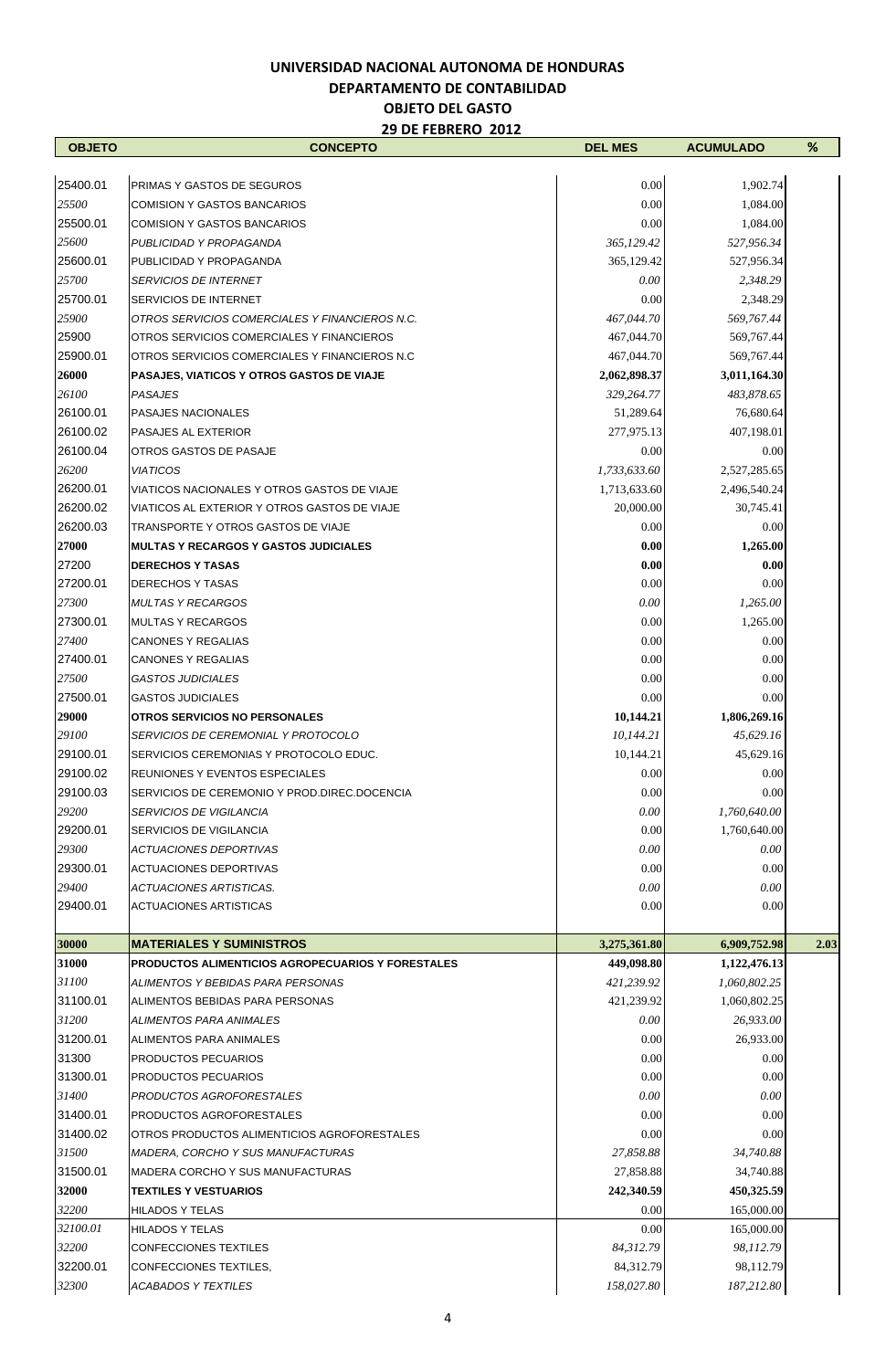| <b>OBJETO</b> | <b>CONCEPTO</b>                                      | <b>DEL MES</b> | <b>ACUMULADO</b> | % |
|---------------|------------------------------------------------------|----------------|------------------|---|
|               |                                                      |                |                  |   |
| 32300.01      | PRENDA DE VESTIR                                     | 112,650.00     | 141,835.00       |   |
| 32300.02      | <b>ACABADOS Y TEXTILES</b>                           | 1,745.87       | 1,745.87         |   |
| 32300.03      | <b>OTROS TEXTILES Y VESTUARIOS</b>                   | 43,631.93      | 43,631.93        |   |
| 32400         | CALZADO                                              | 0.00           | 0.00             |   |
| 32400.01      | <b>CALZADOS</b>                                      | 0.00           | 0.00             |   |
| 33000         | PRODUCTOS DE PAPEL, CARTON E IMPRESOS                | 672,198.31     | 1,650,859.10     |   |
| 33100         | PAPEL DE ESCRITORIO Y CARTON                         | 348,841.83     | 490,772.82       |   |
| 33100         | <b>PAPEL DE ESCRITORIO</b>                           | 348,841.83     | 490,772.82       |   |
| 33100.01      | <b>PAPEL DE ESCRITORIO</b>                           | 348,841.83     | 490,772.82       |   |
| 33200         | PAPEL PARA COMPUTACION                               | 0.00           | 0.00             |   |
| 33200.01      | <b>PAPEL DE COMPUTACION</b>                          | 0.00           | 0.00             |   |
| 33300         | PRODUCTOS DE ARTES GRAFICAS                          | 22,442.24      | 131,700.01       |   |
| 33300.01      | PRODUCTOS DE ARTES GRAFICAS                          | 22,442.24      | 131,700.01       |   |
| 33400         | PRODUCTOS DE PAPEL Y CARTON                          | 134, 121.22    | 342,332.62       |   |
| 33400.01      | PRODUCTOS DE PAPEL Y CARTON                          | 131,479.37     | 339,690.77       |   |
| 33400.02      | OTROS PRODUCTOS DE PAPEL CARTON                      | 2,641.85       | 2,641.85         |   |
| 33500         | LIBROS, REVISTAS Y PERIODICOS                        | 0.00           | 89,900.00        |   |
| 33500.01      | LIBROS REVISTAS Y PERIODICOS                         | 0.00           | 89,900.00        |   |
| 33500.02      | FORTALECIMIENTO DE LAS BIBLIOTECAS (PLAN DE REFORMA) | 0.00           | 0.00             |   |
| 33600         | <b>TEXTOS DE ENSEÑANZA</b>                           | 154.293.02     | 583,653.65       |   |
| 33600.01      | TEXTOS DE ENSEÑANZA LIBRERÍA                         | 1,000.00       | 44,998.00        |   |
| 33600.02      | PROGAMA COMPRA LIBROS                                | 153,293.02     | 538,655.65       |   |
| 33600.04      | TEXTOS DE ENSEÑANZA                                  | 0.00           | 0.00             |   |
| 33700         | <b>ESPECIES TIMBRADAS Y VALORES</b>                  | 12,500.00      | 12,500.00        |   |
| 33700.01      | <b>ESPECIES TIMBRADAS Y VALORES</b>                  | 12,500.00      | 12,500.00        |   |
| 34000         | <b>CUEROS, PIELES Y SUS PRODUCTOS</b>                | 118,234.80     | 126,934.80       |   |
| 34200         | <b>ARTICULOS DE CUERO</b>                            | 2,070.00       | 2,070.00         |   |
| 34200.01      | <b>ARTICULOS DE CUERO</b>                            | 2,070.00       | 2,070.00         |   |
| 34300         | <b>ARTICULOS DE CAUCHO</b>                           | 780.00         | 780.00           |   |
| 34300.01      | ARTICULOS DE CAUCHO                                  | 780.00         | 780.00           |   |
| 34300.02      | OTROS PRODUCTOS DE CUERO Y CAUCHO                    | 0.00           | 0.00             |   |
| 34400         | <b>LLANTAS Y NEUMATICOS</b>                          | 115,384.80     | 124,084.80       |   |
| 34400.01      | <b>LLANTAS Y NEUMATICOS</b>                          | 115,384.80     | 124,084.80       |   |
| 35000         | PRODUCTOS QUIMICOS, COMBUSTIBLES Y LUBRICANTES       | 452,682.93     | 926,953.06       |   |
| 35100         | ELEMENTOS Y COMPUESTOS QUIMICOS                      | 148,377.07     | 301,381.88       |   |
| 35100         | <b>PRODUCTOS QUIMICOS,</b>                           | 148,377.07     | 301,381.88       |   |
| 35100.01      |                                                      | 148,377.07     |                  |   |
| 35200         | ELEMENTOS Y COMPUESTOS QUIMICOS                      |                | 301,381.88       |   |
|               | PRODUCTOS FARMACEUTICOS Y MEDICINALES                | 0.00           | 67,186.85        |   |
| 35200         | <b>PRODUCTOS FARMACEUTICOS</b>                       | 0.00           | 67,186.85        |   |
| 35200.01      | <b>PRODUCTOS FARMACEUTICO Y MEDICINALES</b>          | 0.00           | 2,486.85         |   |
| 35200.02      | PRODUCTOS FARMACEUTICO Y MED. (PLAN DE REFORMA)      | 0.00           | 64,700.00        |   |
| 35200.03      | PRODUC.FARMAC.Y MEDIC.(COM.HIGIENE Y SEG.)           | 0.00           | 0.00             |   |
| 35300         | <b>ABONOS Y FERTILIZANTES</b>                        | $0.00\,$       | 40,000.00        |   |
| 35300.01      | <b>ABONOS Y FERTILIZANTES</b>                        | 0.00           | 40,000.00        |   |
| 35400         | <b>INSECTICIDAS, FUMIGANTES Y OTROS</b>              | 870.00         | 1,050.00         |   |
| 35400.01      | <b>INSECTICIDAS FUMIGANTES Y OTROS</b>               | 870.00         | 1,050.00         |   |
| 35500         | TINTES, PINTURAS Y COLORANTES                        | 22,606.20      | 30,527.13        |   |
| 35500.01      | TINTES, PINTURAS Y LUBRICANTES                       | 22,606.20      | 30,527.13        |   |
| 35600         | <b>COMBUSTIBLES Y LUBRICANTES</b>                    | 247,493.24     | 370,556.23       |   |
| 35610.01      | GASOLINA                                             | 31,082.33      | 37,099.72        |   |
| 35620.01      | <b>DIESEL</b>                                        | 128,706.92     | 245,752.52       |   |
| 35630.01      | <b>KEROSEN</b>                                       | 147.00         | 147.00           |   |
| 35640.01      | <b>LPG</b>                                           | 0.00           | 0.00             |   |
| 35650.01      | ACEITE Y GRASAS LUBRICANTES                          | 87,556.99      | 87,556.99        |   |
| 35700         | PRODUCTOS VETERINARIOS                               | 0.00           | $0.00\,$         |   |
| 35700.01      | PRODUCTOS VETERINARIOS                               | 0.00           | 0.00             |   |
| 35800         | PRODUCTOS DE MATERIAL PLASTICO                       | 14,286.42      | 58,255.67        |   |
| 35800.01      | PRODUCTOS DE MATERIAL PLASTICO.                      | 14,286.42      | 58,255.67        |   |
| 35900         | OTROS PRODUCTOS QUIMICOS N.C.                        | 19,050.00      | 57,995.30        |   |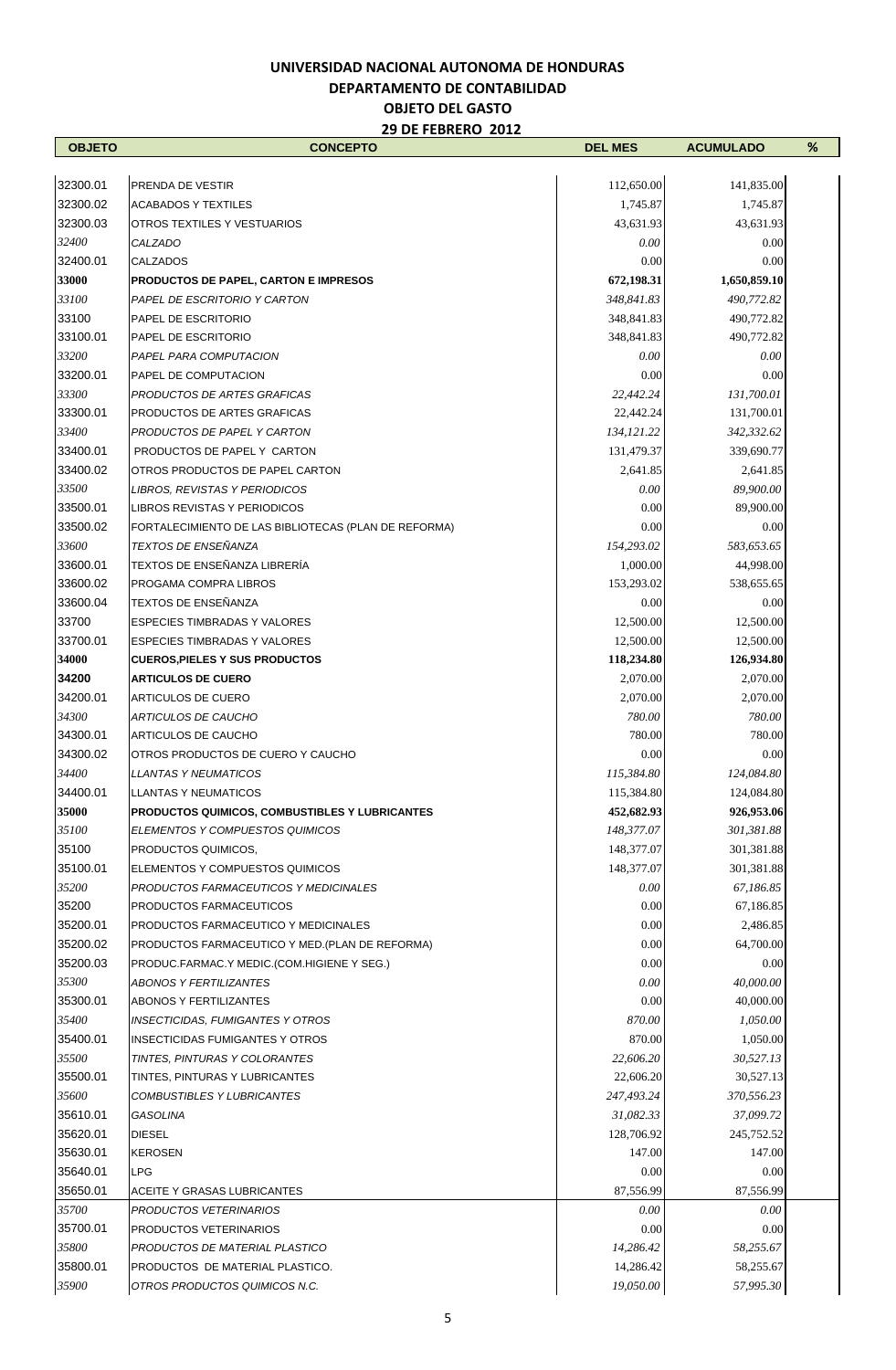$\mathbf{r}$ 

| <b>OBJETO</b>  | <b>CONCEPTO</b>                                    | <b>DEL MES</b>       | <b>ACUMULADO</b>       | % |
|----------------|----------------------------------------------------|----------------------|------------------------|---|
|                |                                                    |                      |                        |   |
| 35900          | OTROS PRODUCTOS QUIMICOS                           | 19,050.00            | 57,995.30              |   |
| 35900.01       | OTROS PRODUCTOS QUIMICOS                           | 19,050.00            | 57,995.30              |   |
| 36000          | <b>PRODUCTOS METALICOS</b>                         | 158,109.00           | 222,745.75             |   |
| 36100<br>36100 | PRODUCTOS FERROSOS                                 | 0.00                 | 4,020.00               |   |
| 36100.01       | PRODUCTOS METALICOS<br>PRODUCTOS FERROSOS          | 0.00                 | 4,020.00               |   |
| 36200          | PRODUCTOS NO FERROSOS                              | 0.00<br>0.00         | 4,020.00<br>0.00       |   |
| 36200.01       | PRODUCTOS NO FERROSOS                              | 0.00                 | 0.00                   |   |
| 36300          | ESTRUCTURAS METALICAS ACABADAS                     | 0.00                 | 7,660.58               |   |
| 36300.01       | ESTRUCTURAS METALICAS ACABADAS                     | 0.00                 | 7,660.58               |   |
| 36400          | <b>HERRAMIENTAS MENORES</b>                        | 21,269.91            | 33,529.96              |   |
| 36400.01       | <b>HERRAMIENTAS MENORES</b>                        | 21,269.91            | 33,529.96              |   |
| 36500          | <b>MATERIAL DE GUERRA Y SEGURIDAD</b>              | 1,600.00             | 1,600.00               |   |
| 36500.01       | <b>MATERIAL DE SEGURIDAD</b>                       | 1,600.00             | 1,600.00               |   |
| 36900          | OTROS PRODUCTOS METALICOS N.C.                     | 135,239.09           | 175,935.21             |   |
| 36900          | OTROS PRODUCTOS METALICOS                          | 135,239.09           | 175,935.21             |   |
| 36900.01       | OTROS PRODUCTOS METALICOS N.C.                     | 670.00               | 2,909.17               |   |
| 36910.01       | PRODUCTOS DE HOJALATA                              | 0.00                 | 2,376.42               |   |
| 36920.01       | ACCESORIOS DE METAL                                | 9,078.71             | 10,115.95              |   |
| 36930.01       | ELEMENTOS DE FERRETERIA                            | 125,490.38           | 160,533.67             |   |
| 37000          | PRODUCTOS MINERALES NO METALICOS                   | 19,835.89            | 157,510.39             |   |
| 37100          | PRODUCTOS DE ARCILLA Y CERAMICA                    | 1,908.00             | 1,908.00               |   |
| 37100.01       | PRODUCTOS DE ARCILLA Y CERAMICA                    | 1,908.00             | 1,908.00               |   |
| 37200          | PRODUCTOS DE VIDRIO                                | 60.00                | 94,054.32              |   |
| 37200.01       | PRODUCTOS DE VIDRIO                                | 60.00                | 94,054.32              |   |
| 37300          | PRODUCTOS DE LOZA Y PORCELANA                      | 0.00                 | 0.00                   |   |
| 37300.01       | PRODUCTOS DE LOZA Y PORCELANA                      | 0.00                 | 0.00                   |   |
| 37400          | PRODUCTOS DE CEMENTO ASBESTO Y YESO                | 13,969.79            | 35,116.07              |   |
| 37400.01       | PRODUCTOS DE CEMENTO Y ASBESTO Y YESO              | 13,969.79            | 35,116.07              |   |
| 37500          | CEMENTO, CAL Y YESO                                | 3,484.48             | 26,018.38              |   |
| 37500.01       | CEMENTO CAL Y YESO                                 | 3,484.48             | 26,018.38              |   |
| 37900          | OTROS PRODUCTOS MINERALES NO METALICOS N.C.        | 413.62               | 413.62                 |   |
| 37900          | OTROS PRODUCTOS DE MINERALES NO METALICOS.         | 413.62               | 413.62                 |   |
| 37900.01       | OTROS PRODUCTOS DE MINERALES NO METALICOS          | 413.62               | 413.62                 |   |
| 38000<br>38400 | <b>MINERALES</b><br>PIEDRA ARCILLA Y ARENA         | 3,810.00<br>3,810.00 | 10,233.05<br>10,233.05 |   |
| 38400.01       | PIEDRA ARCILLA Y ARENA                             | 3,810.00             | 10,233.05              |   |
| 38500          | OTROS MINERALES                                    | 0.00                 | 0.00                   |   |
| 38500.01       | <b>OTROS MINERALES.</b>                            | 0.00                 | 0.00                   |   |
| 38900          | DIVERSOS MATERIALES MINERALES NO METALICOS         | 0.00                 | 0.00                   |   |
| 38900          | DIVERSOS MINERALES NO METALICOS N.C                | 0.00                 | 0.00                   |   |
| 38900.01       | DIVERSOS MINERALES NO METALICOS                    | 0.00                 | 0.00                   |   |
| 39000          | <b>OTROS MATERIALES Y SUMINISTROS</b>              | 1,159,051.48         | 2,241,715.11           |   |
| 39100          | ELEMENTOS DE LIMPIEZA                              | 44,369.06            | 98,371.66              |   |
| 39100.01       | ELEMENTOS DE LIMPIEZA                              | 44,369.06            | 98,371.66              |   |
| 39200          | UTILES DE ESCRITORIO, OFICINA Y ENZEÑANZA          | 162,515.75           | 439,846.08             |   |
| 39200.01       | UTILES DE ESCRITORIO, OFICINA Y ENSEÑANZA          | 162,515.75           | 439,846.08             |   |
| 39300          | UTILES Y MATERIALES ELECTRICOS                     | 75,492.87            | 220,861.37             |   |
| 39300.01       | UTILES Y MATERIALES ELECTRICOS                     | 75,492.87            | 220,861.37             |   |
| 39400          | UTENCILIOS DE COCINA Y COMEDOR                     | 2,190.00             | 22,019.28              |   |
| 39400.01       | UTENCILIOS DE COCINA Y COMEDOR                     | 2,190.00             | 22,019.28              |   |
| 39500          | INSTRUMENTOS MENORES MEDICO-QUIRURGICO Y LABORAT.  | 43,705.30            | 51,705.30              |   |
| 39500          | INSTRUMENTAL MEDICO-QUIRURGICO MENOR Y DE LABORAT. | 43,705.30            | 51,705.30              |   |
| 39500.01       | UTILES MENORES MEDICOS QUIRURGICOS Y LABORAT.      | 43,705.30            | 51,705.30              |   |
| 39500.02       | UT. MENORES MEDICOS QUIRUR. (PLAN REFORMA))        | 0.00                 | 0.00                   |   |
| 39600          | OTROS REPUESTOS Y ACCESORIOS                       | 799,478.50           | 1,377,611.42           |   |
| 39600          | OTROS REPUESTOS Y ACCERSORIOS MENORES              | 799,478.50           | 1,377,611.42           |   |
| 39600.01       | <b>RESPUESTOS Y ACCESORIOS</b>                     | 799,478.50           | 1,377,611.42           |   |
| 39800          | ARTICULOS PARA DEPORTES Y RECREATIVOS              | 30,000.00            | 30,000.00              |   |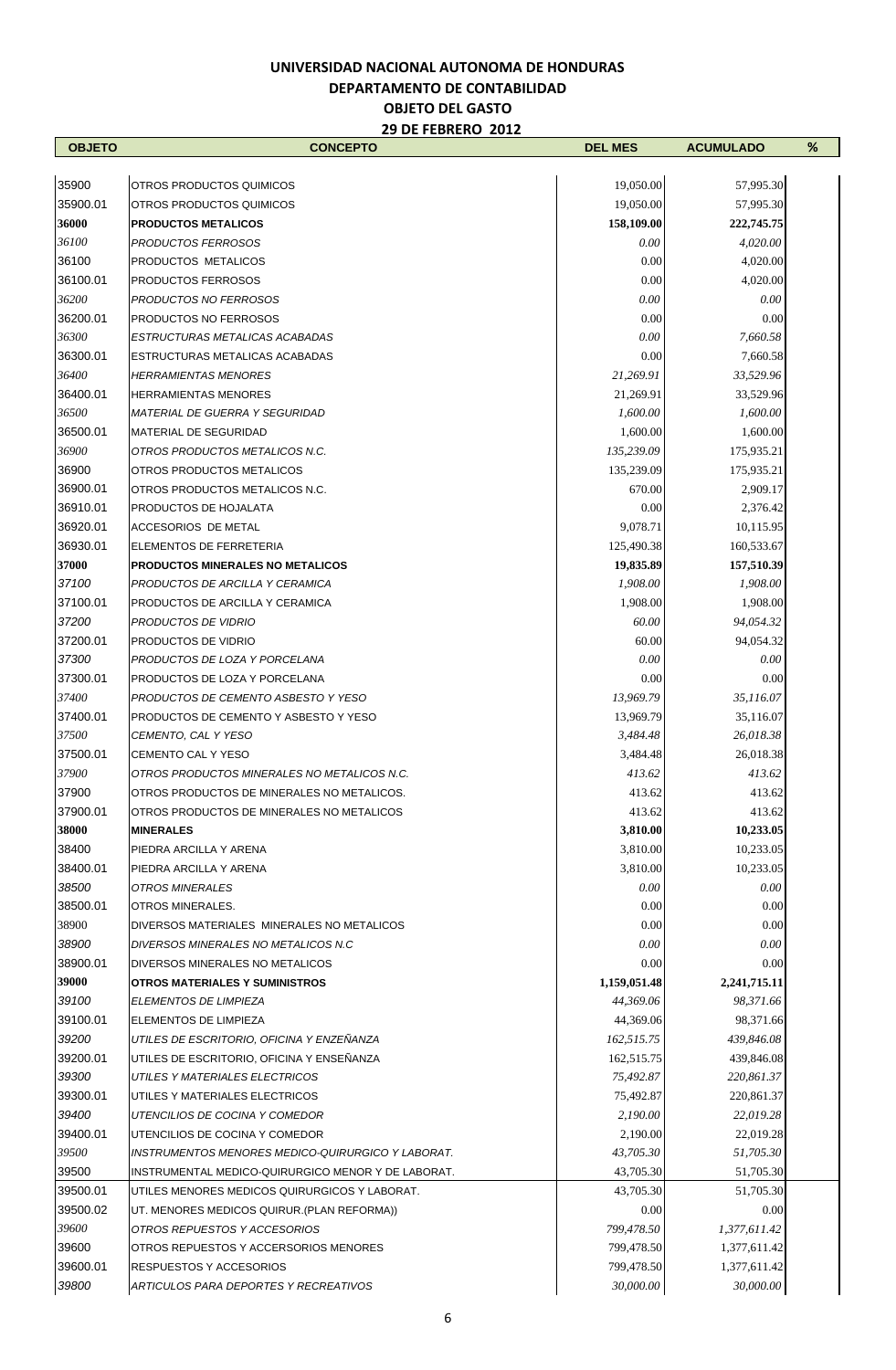| <b>OBJETO</b>     | <b>CONCEPTO</b>                                                       | <b>DEL MES</b>         | <b>ACUMULADO</b>        | %    |
|-------------------|-----------------------------------------------------------------------|------------------------|-------------------------|------|
|                   |                                                                       |                        |                         |      |
| 39800.01          | <b>ARTICULOS PARA DEPORTES Y RECREATIVOS</b>                          | 30,000.00              | 30,000.00               |      |
| 39900             | PRODUCTOS SANITARIOS                                                  | 1,300.00               | 1,300.00                |      |
| 39900             | OTROS MATERIALES Y SUMINIRTROS N.C.                                   | 1,300.00               | 1,300.00                |      |
| 39900.01          | OTROS MATERIALES Y SUMINISTROS                                        | 1,300.00               | 1,300.00                |      |
| 40000             | <b>BIENES CAPITALIZABLES</b>                                          | 14,268,165.13          | 27,689,595.86           | 8.13 |
| 41000             | <b>BIENES PREEXISTENTES</b>                                           | 0.00                   | 0.00                    |      |
| 41100             | <b>TIERRAS Y TERRENOS</b>                                             | 0.00                   | 0.00                    |      |
| 41110             | PARA CONSTRUCCION DE BIENES EN DOMINIO PRIVADO                        | 0.00                   | 0.00                    |      |
| 41110.01          | PARA CONSTRUCCION DE BIENES EN DOMINIO PRIVADO                        | 0.00                   | 0.00                    |      |
| 41200             | EDIFICIOS E INSTALACIONES                                             | 1,888,472.03           | 5,635,899.54            |      |
| 41200.01          | EDIFICIOS E INSTALACIONES                                             | 1,888,472.03           | 5,635,899.54            |      |
| 42000             | <b>MAQUINARIA Y EQUIPO</b>                                            | 4,129,742.50           | 7,710,439.28            |      |
| 42100             | EQUIPO DE OFICINA Y MUEBLES                                           | 407,242.40             | 3,365,003.52            |      |
| 42100.01          | EQUIPO DE OFICINA Y MUEBLES                                           | 407,242.40             | 3,365,003.52            |      |
| 42200             | <b>MAQUINARIA Y EQUIPO DE PRODUCCION</b>                              | 13,500.00              | 13,500.00               |      |
| 42200.01          | MAQUINARIA Y EQUIPO DE PRODUCCION                                     | 13,500.00              | 13,500.00               |      |
| 42300             | EQUIPO DE TRANSPORTE, TRACCION Y ELEVACION                            | 2,951,555.00           | 3,080,035.00            |      |
| 42300.01          | EQUIPO DE TRANSPORTE, TRACCION Y ELEVACION                            | 2,951,555.00           | 3,080,035.00            |      |
| 42400             | EQUIPO DE LABORATORIO                                                 | 0.00                   | 54,616.62               |      |
|                   |                                                                       |                        |                         |      |
| 42400.01<br>42500 | <b>EQUIPO DE LABORATORIO</b><br>EQUIPO DE COMUNICACIÓN Y SEÑALAMIENTO | 0.00<br>96,966.76      | 54,616.62<br>203,859.76 |      |
| 42500.01          | EQUIPO DE COMUNICACIÓN Y SEÑALAMIENTO                                 | 96,966.76              | 203,859.76              |      |
| 42600             | EQUIPOS PARA COMPUTACION                                              | 561,297.53             | 956,525.47              |      |
| 42600.01          | EQUIPO DE COMPUTACIÓN                                                 | 561,297.53             | 956,525.47              |      |
| 42700             |                                                                       |                        |                         |      |
| 42700.01          | MUEBLES Y EQUIPOS EDUCACIONALES<br>MUEBLES Y EQUIPO EDUCACIONALES     | 62,281.90<br>62,281.90 | 812,412.66              |      |
|                   |                                                                       |                        | 812,412.66              |      |
| 42800             | <b>HERRAMIENTAS Y RESPUESTOS MAYORES</b>                              | 0.00                   | 0.00                    |      |
| 42800.01<br>44000 | <b>HERRAMIENTAS Y RESPUESTOS MAYORES</b><br><b>SEMOVIENTES</b>        | 0.00<br>0.00           | 0.00<br>0.00            |      |
| 44000.01          | <b>SEMOVIENTES</b>                                                    | $0.00\,$               | $0.00\,$                |      |
|                   |                                                                       |                        |                         |      |
| 45100             | <b>ACTIVOS INTANGIBLES</b>                                            | 36,898.91              | 36,898.91               |      |
| 45100.01          | APLICACIONES INFORMATICAS                                             | 36,898.91              | 36,898.91               |      |
| 47100             | <b>CONSTRUCCIONES</b>                                                 | 8,249,950.60           | 13,530,844.38           |      |
| 47100.01          | CONSTRUCCIONES MEJORAS DE BIENES NACIONALES EN DOMINIO PRIVADO        | 8,249,950.60           | 13,530,844.38           |      |
| 50000             | <b>TRANSFERENCIAS</b>                                                 | 11,494,085.90          | 13,023,752.88           | 3.82 |
| 51000             | TRANSFERENCIAS CORRIENTES AL SECTOR PRIVADO                           | 10,688,348.76          | 12,218,015.74           |      |
| 51210             | <b>BECAS</b>                                                          | 10,688,348.76          | 12,217,015.74           |      |
| 51200.01          | AYUDA A MEDICOS RESIDENTES.                                           | 0.00                   | 0.00                    |      |
| 51200.02          | BECAS ESTUDIANTES DE PREGRADO (PLAN REFORMA)                          | 0.00                   | 0.00                    |      |
| 51200.04          | BECAS CONVENIO MINISTERIO SALUD -IHSS-UNAH                            | 10,414,530.00          | 10,414,530.00           |      |
| 51200.05          | BECAS DE ACTUALIZACION Y CAPACITACION DOCENTE                         | 0.00                   | 0.00                    |      |
| 51200.06          | BECAS EXCELENCIA ACADEMICA                                            | 0.00                   | 0.00                    |      |
| 51200.07          | BECAS PARA HIJOS DE LOS TRABAJADORES                                  | 0.00                   | 0.00                    |      |
| 51200.08          | BECAS POST GRADO ECONOMIA                                             | 0.00                   | 0.00                    |      |
| 51200.09          | BECAS POST-GRADO DE TRABAJO SOCIAL                                    | 71,440.00              | 71,440.00               |      |
| 51200.10          | BECAS PROFESIONALIZANTES DOCENTE (PLAN DE REFORMA)                    | 145,378.76             | 662,545.74              |      |
| 51200.12          | PRESTAMO A ESTUDIANTES                                                | 0.00                   | 0.00                    |      |
| 51200.13          | BECAS TALLERES EMPLEADOS A ESTUDIANTES                                | 0.00                   | 0.00                    |      |
| 51200.14          | BECAS ASIGNACION INTERCAMPUS.                                         | 0.00                   | 0.00                    |      |
| 51200.15          | MAESTRIA EN EPIDEMIOLOGÍA                                             | 0.00                   | 0.00                    |      |
| 51200.16          | POST-GRADO DE ENFERMERIA                                              | 0.00                   | 840,000.00              |      |
| 51200.17          | MAESTRIA SALUD PUBLICA                                                | 0.00                   | 0.00                    |      |
| 51200.18          | BECA DE INVESTIGACION CIENTIFICA                                      | 57,000.00              | 228,500.00              |      |